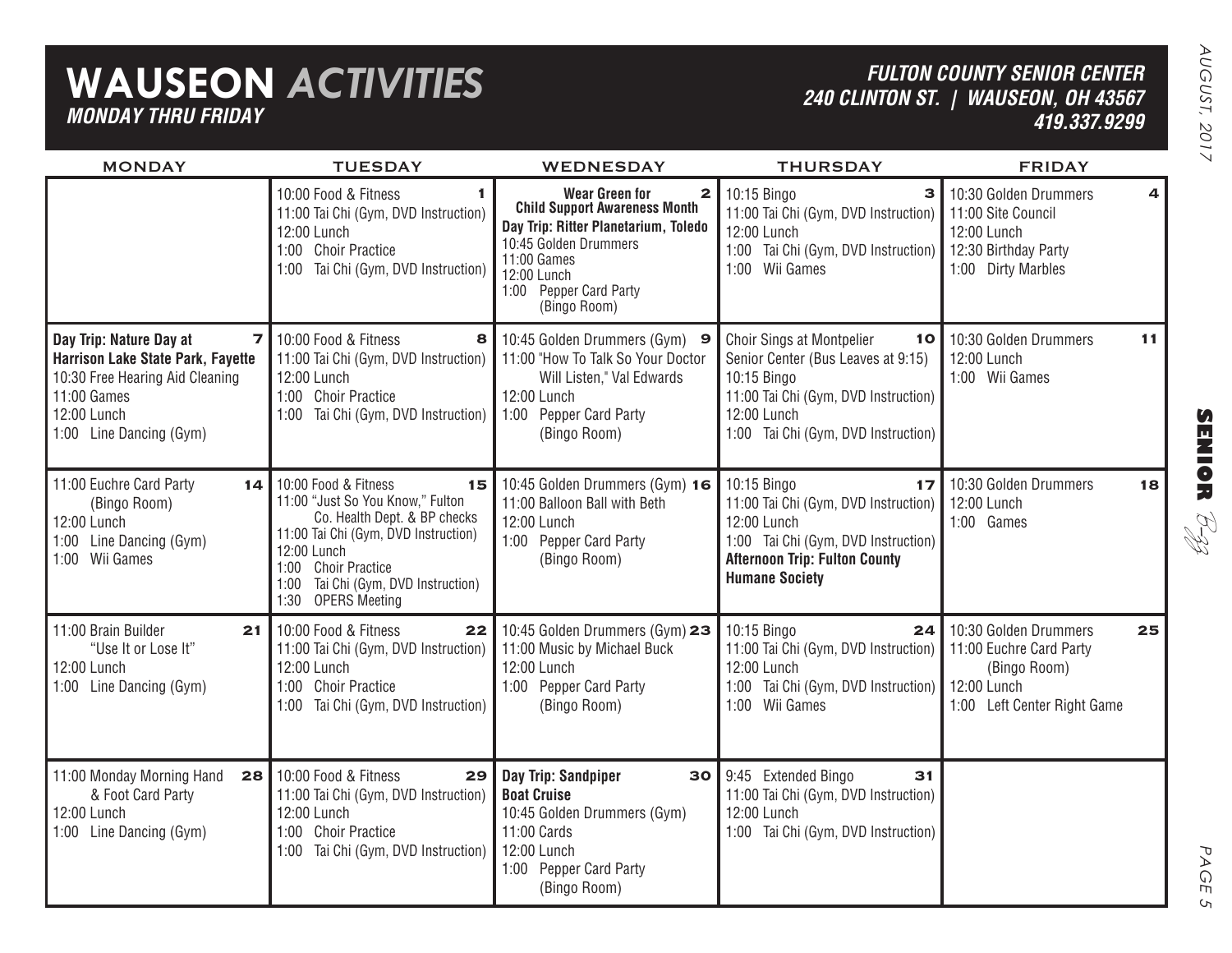*ARCHBOLD - SCOUT CABIN MON., WED., & FRI.*

# **ARCHBOLD / FAYETTE** *ACTIVITIES*

*FAYETTE - FAMILY LIFE CENTER TUES., & THURS.*

| <b>MONDAY</b>                                                                                                                                                          | <b>TUESDAY</b>                                                                                                                                                      | <b>WEDNESDAY</b>                                                                                                                                                                                                                                              | <b>THURSDAY</b>                                                                                                                                                     | <b>FRIDAY</b>                                                                                                                                                     |
|------------------------------------------------------------------------------------------------------------------------------------------------------------------------|---------------------------------------------------------------------------------------------------------------------------------------------------------------------|---------------------------------------------------------------------------------------------------------------------------------------------------------------------------------------------------------------------------------------------------------------|---------------------------------------------------------------------------------------------------------------------------------------------------------------------|-------------------------------------------------------------------------------------------------------------------------------------------------------------------|
|                                                                                                                                                                        | 11:00 Interactive Program with<br>1.<br>Lindsay of Whitehouse<br><b>Country Manor</b><br>12:00 Lunch<br>1:00 Games                                                  | Wear Green for<br>$\mathbf{2}$<br><b>Child Support Awareness Month</b><br>Day Trip: Ritter Planetarium, Toledo<br>9:30 Toe Nail Clinic (by appointment)<br>11:00 "Just So You Know" & Free BP<br>Checks, Fulton Co. Health Dept.<br>12:00 Lunch<br>1:00 Cards | 10:00 Site Council & Nutrition<br>$\overline{\mathbf{3}}$<br>Education; Veggie Up<br>with Local Foods<br>10:30 Bingo<br>12:00 Lunch & Birthday Cake<br>1:00 Puzzles | 10:00 Site Council & Nutrition<br>$\overline{\mathbf{4}}$<br>Education; Veggie Up<br>with Local Foods<br>10:30 Bingo<br>12:00 Lunch & Birthday Cake<br>1:00 Games |
| Day Trip: Nature Day at<br>$\overline{z}$<br><b>Harrison Lake State Park, Fayette</b><br>11:00 Summer Cooling Program,<br>Liz Cruz, NOCAC<br>12:00 Lunch<br>1:00 Games | 11:00 Summer Cooling Program, 8<br>Liz Cruz, NOCAC<br>12:00 Lunch<br>1:00 Cards                                                                                     | 11:00 Music by Michael Buck<br>9<br>12:00 Lunch<br>1:00 Puzzles                                                                                                                                                                                               | 10:30 Bingo<br>12:00 Lunch<br>1:00 Wii Games                                                                                                                        | 10 10:30 Bingo<br>11<br>12:00 Lunch<br>1:00 Word Games                                                                                                            |
| 11:00 Zingo<br>14<br>12:00 Lunch<br>1:00 Cards                                                                                                                         | 9:30<br><b>Toe Nail Clinic</b><br>15<br>(by appointment)<br>11:00 "Just So You Know"<br>& Free BP Checks,<br>Fulton Co. Health Dept.<br>12:00 Lunch<br>1:00 Puzzles | 11:00 Corn Hole<br>16<br>12:00 Lunch<br>1:00 Games                                                                                                                                                                                                            | 10:30 Bingo<br>17<br>12:00 Lunch<br>1:00 Word Games<br><b>Afternoon Trip: Fulton County</b><br><b>Humane Society</b>                                                | 10:30 Bingo<br>18<br>12:00 Lunch<br>1:00 Games                                                                                                                    |
| 11:00 Brain Builder,<br>21<br>"Use It or Lose It"<br>12:00 Lunch<br>1:00 Puzzles                                                                                       | 11:00 "Owls" & Local Nature,<br>22<br>Amanda Pocach,<br><b>OSU Extension Office</b><br>12:00 Lunch<br>1:00 Wii Games                                                | 11:00 Word Games<br>23<br>12:00 Lunch<br>1:00 Word Games                                                                                                                                                                                                      | 10:30 Bingo<br>24<br>12:00 Lunch<br>1:00 Games                                                                                                                      | 10:30 Bingo<br>25<br>12:00 Lunch<br>1:00 Cards                                                                                                                    |
| 11:00 The Dish on Sugar;<br>28<br>Fulton Co. Health Center<br>Diabetes Educator<br>12:00 Lunch<br>1:00 Games                                                           | 11:00 Amy Carles, Energy<br>29<br>Saving Game<br>12:00 Lunch<br>1:00 Word Games                                                                                     | Day Trip: Sandpiper Boat<br>30<br><b>Cruise, Maumee River</b><br>11:00 Interactive Program with<br>Lindsay of Whitehouse<br><b>Country Manor</b><br>12:00 Lunch<br>1:00 Games                                                                                 | 10:30 Bingo<br>31<br>12:00 Lunch<br>1:00 Cards                                                                                                                      |                                                                                                                                                                   |

**SENIOR**

B-zz